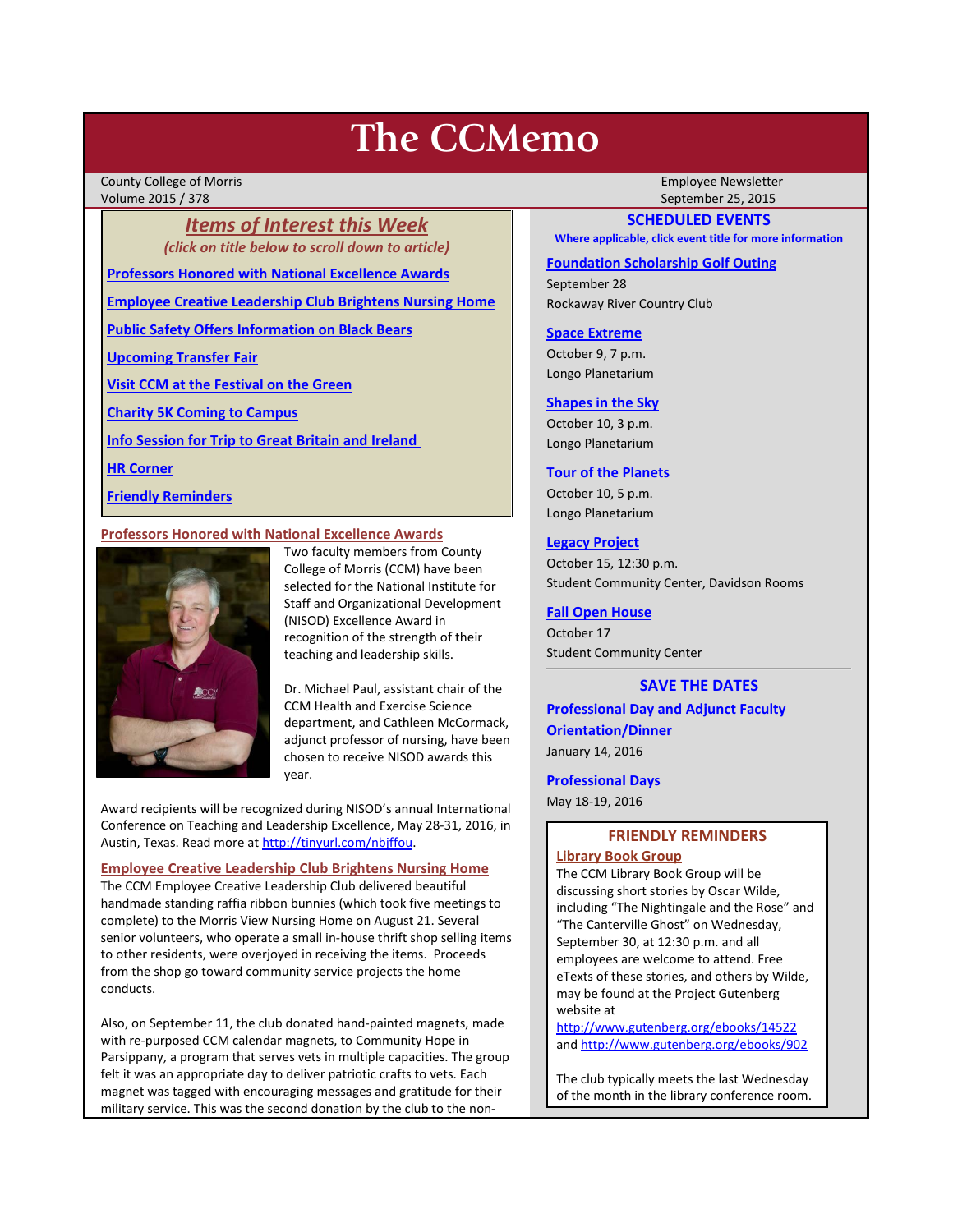profit, which expressed how much the vets appreciated the key holders donated by the club in March.



# <span id="page-1-0"></span>**Public Safety Offers Information on Black Bears**

In response to recent black bear sightings on campus, the CCM Public Safety Department is providing information concerning safety tips and awareness. The information was collected from the New Jersey Division of Fish and Wildlife and New Jersey Skylands Visitors Guide websites. Any sightings of black bears on campus should be reported to Public Safety so officers can respond to monitor the bear activity and alert the immediate campus population. Typically the bear will pass through the campus without incident in a short period of time. If the bear finds a food source or becomes a nuisance, the Randolph Police and the Division of Fish and Wildlife will be notified.

Black bears sightings are common this time of year and they are known to migrate through the area in search of food in preparation for denning. Females will travel roughly 10 square miles and males may go up to 50 square miles from home. They feed non-stop until September. That last month prior to denning they're consuming up to 20,000 calories a day. They will need 50 to 60 pounds of fat to sustain them through the winter months.

American black bear are approximately five feet long and vary in weight. Females range from 200 to 300 pounds and males are 350 to 600 pounds depending on age, availability of food and time of the year. They are not necessarily black, but may be brown or even cinnamoncolored. Luckily, they are much better than the brown bear at coexisting with humans. Black bears are not typically aggressive. They will usually flee when confronted. They are generally solitary animals except for breeding and raising their young.

Division of Fish and Wildlife personnel use an integrated approach to manage New Jersey's black bear population, fostering coexistence between people and bears. The most common bear problem New Jersey's residents experience is black bears getting into their garbage. Bears are attracted to neighborhoods by garbage odors, so properly

Those with questions can contact ext. 5278.

# **CCM Foundation Golf Outing**

The CCM Foundation Scholarship Golf Outing this year will be held at Rockaway River Country Club in Denville on Monday, September 28. As always, the event helps to raise funds for our scholarship program. Enjoy an exclusive course, lunch and dinner, golfer gifts and the chance to win both golf and raffle prizes.

Three automobiles will also be on the course that day and could be yours for a hole-in-one. CCM faculty and staff are able to enjoy the day for a single golfer price of \$185. For the internal invitation, head to [http://tinyurl.com/qab8fnk.](http://tinyurl.com/qab8fnk)

#### **Fall Job Fair Coming to CCM**

The Fall 2015 Job Fair will be held on Wednesday, October 21, from 9:30 a.m. to 12:30 p.m. in the Student Community Center, Davidson Rooms. The event is sponsored by the Office of Career Services and Cooperative Education. A list of job openings and attending employers, which currently includes AFLAC, NJ Transit, State Farm Insurance and Robert Wood Johnson University Hospital, can be found at [http://tinyurl.com/pev6szw.](http://tinyurl.com/pev6szw)

# **Volunteers Needed for De-Stress Fest**

The CCM Office of Counseling and Student Success will be presenting its annual De-Stress Fest on Tuesday, October 20, at 11 a.m. to 2 p.m. in the Student Community Center, Davidson Rooms. Those interested in helping in any way are asked to email Ariella Panek a[t apanek@ccm.edu,](mailto:apanek@ccm.edu) and the department will work around your schedule.

# **EOF Hosting Workshop**

The CCM Educational Opportunity Fund will host a workshop on how to use art to exercise, de-stress, reduce tension and relax your mind. No art talent is necessary and the materials will be supplied for you. The workshop is open to the entire campus community and takes place on Wednesday, October 7, from 2-3 p.m. in the Learning Resource Center Conference Room, Room 122.

# **Fall Student Workshops**

The CCM Office of Counseling and Student Success is hosting multiple upcoming workshops that are designed to help students in a number of important areas. A full schedule of Fall Semester workshops can be